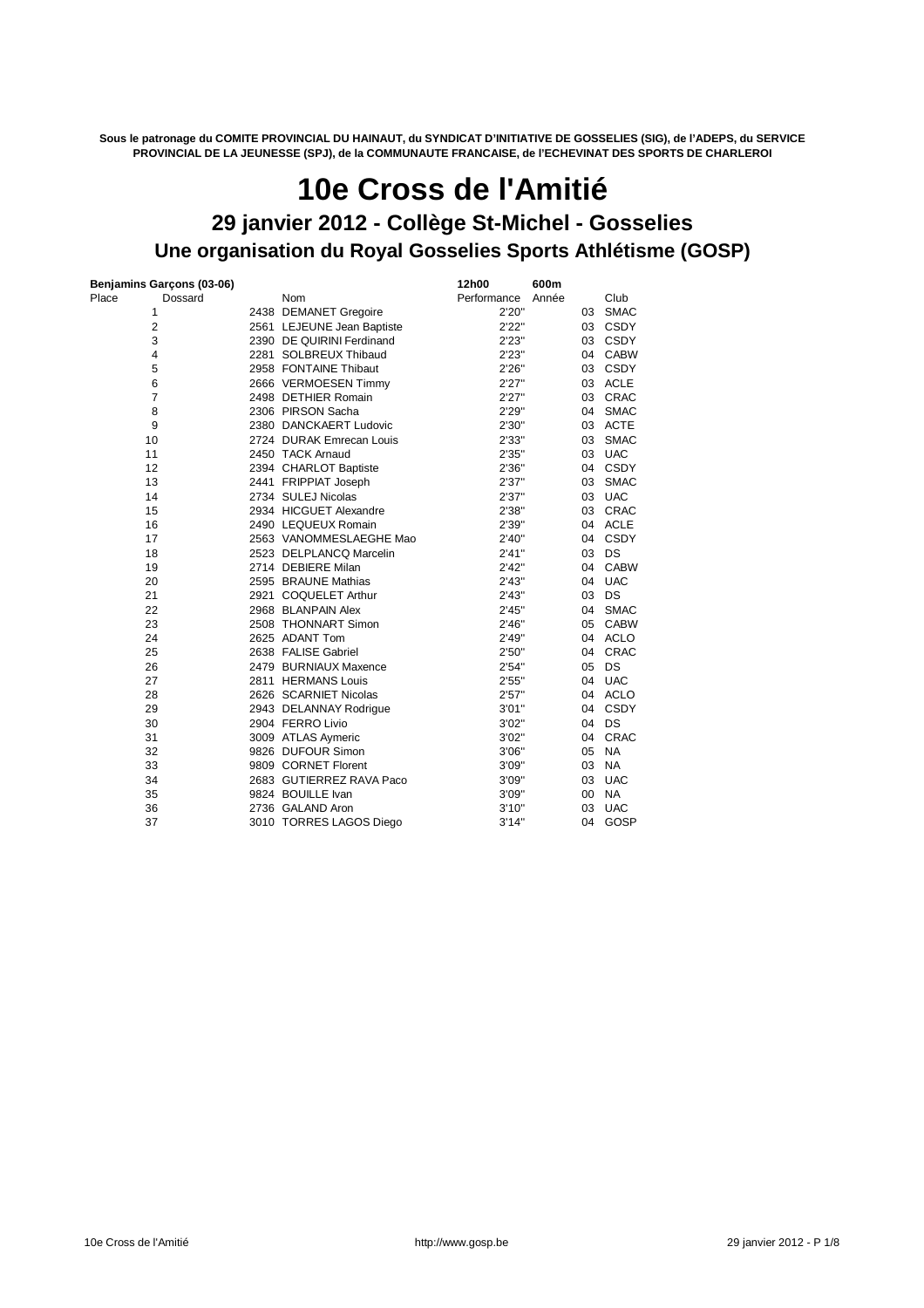| Benjamines Filles (03-06) |                               | 12h06       | 600m  |    |             |
|---------------------------|-------------------------------|-------------|-------|----|-------------|
| Place<br>Dossard          | Nom                           | Performance | Année |    | Club        |
| 1                         | 2073 DUPONT Camille           | 2'16"       |       | 03 | <b>CABW</b> |
| $\overline{2}$            | 2272 TROUSSART Noemie         | 2'19''      |       | 03 | <b>SMAC</b> |
| 3                         | 2280 BERNARD Lea              | 2'29"       |       | 03 | <b>SMAC</b> |
| 4                         | 9829 ROELANDTS Juliette       | 2'33"       |       | 04 | <b>NA</b>   |
| 5                         | 2012 VANHERENTALS Lisa        | 2'33"       |       | 03 | CSDY        |
| 6                         | 1988 PINEUR Clementine        | 2'34"       |       | 04 | <b>FCHA</b> |
| $\overline{7}$            | 2238 VERGALLO Luna            | 2'39"       |       |    | 03 UAC      |
| 8                         | 2350 CUVELIER Themis          | 2'39"       |       |    | 03 ACLE     |
| 9                         | 2160 CLEMENT Mahelysse        | 2'40"       |       | 04 | <b>CABW</b> |
| 10                        | 1994 OUBOUSKOUR Leila         | 2'41''      |       | 04 | CRAC        |
| 11                        | 2008 DESCAMPS Lily            | 2'41''      |       |    | 03 CSDY     |
| 12                        | 2231 DEMIERBE Fiona           | 2'43''      |       |    | 04 UAC      |
| 13                        | 2112 KAISER Noelyse           | 2'46"       |       |    | 03 CSDY     |
| 14                        | 2529 HERQUIN Emeline          | 2'49"       |       |    | 05 FLEU     |
| 15                        | 2092 DE MEESTER Eloine        | 2'52"       |       |    | 04 ACLO     |
| 16                        | 2249 GONET Cecilia            | 2'53''      |       | 04 | <b>RCAS</b> |
| 17                        | 2337 GILLEBERT Sarah          | 2'55"       |       | 05 | CABW        |
| 18                        | 2264 VAN ASBROECK Charline    | 2'55"       |       | 04 | <b>CABW</b> |
| 19                        | 2084 DUPONT Louise            | 2'57''      |       | 05 | <b>CABW</b> |
| 20                        | 2144 BRAUNE Margaux           | 2'58"       |       | 04 | <b>UAC</b>  |
| 21                        | 9810 PHILIPPE Julia           | 3'01"       |       | 03 | <b>NA</b>   |
| 22                        | 2093 SCHYNS Louise            | 3'02"       |       | 04 | ACLO        |
| 23                        | 9831 JACQUIER Maeva           | 3'03"       |       | 03 | NA          |
| 24                        | 9822 DRUGMAND Noémie          | 3'04"       |       | 04 | <b>NA</b>   |
| 25                        | 2243 BISHINGA Maeva           | 3'10''      |       | 04 | ACLO        |
| 26                        | 2437 LASSMAN Priscile         | 3'27''      |       | 04 | GOSP        |
| 27                        | 9830 BAUSIER Maureen          | 3'27''      |       | 06 | <b>NA</b>   |
| 28                        | 1923 LEBRUN Noemie            | 3'38"       |       | 04 | <b>ACLO</b> |
| 29                        | 9827 NOKOMIS Rautier          | 3'45''      |       | 06 | <b>NA</b>   |
|                           |                               |             |       |    |             |
| <b>Cross court dames</b>  |                               |             |       |    |             |
| Place<br>Dossard          | <b>Nom</b>                    | Performance | Année |    | Club        |
| 1                         | 1779 BENOIT Stephanie         | 8'46"       |       | 88 | ACLO        |
| $\overline{2}$            | 3697 MISONNE Marie Christine  | 9'28"       |       |    | 68 ACLE     |
| 3                         | 1757 GILLION Tiffany          | 9'40"       |       | 91 | <b>FLEU</b> |
| 4                         | 1703 SERVAIS Isabelle         | 9'47''      |       | 77 | <b>ACLO</b> |
| 5                         | 3763 BUSQUIN Caroline         | 9'50"       |       |    | 70 ACLO     |
| 6                         | 3728 MOELTER Erika            | 9'50"       |       |    | 73 FLEU     |
| $\overline{7}$            | 3830 MARQUEGNIES Ludivine     | 9'54"       |       |    | 76 ACLE     |
| 8                         | 3679 LEGRAND Karine           | 10'36"      |       |    | 64 CSDY     |
| 9                         | 468 GELLEGOS LOPEZ Alessandra | 10'36"      |       |    | 93 CSDY     |
| 10                        | 566 NGUYEN An                 | 10'43"      |       | 94 | <b>CSDY</b> |
|                           |                               |             |       |    |             |
| Cadettes filles (97-98)   |                               | 12h13       | 1660m |    |             |
| Place<br>Dossard          | <b>Nom</b>                    | Performance | Année |    | Club        |
| 1                         | 1518 BOSSUT Mathilde          | 8'03"       |       |    | 97 ATH      |
| $\overline{\mathbf{c}}$   | 1312 OUBOUSKOUR Fatiha        | 8'09"       |       | 97 | CRAC        |
| 3                         | 1505 COULON Geraldine         | 8'58"       |       | 98 | <b>CSDY</b> |
| $\overline{4}$            | 9811 COCU Florine             | 9'20"       |       | 98 | <b>NA</b>   |
| 5                         | 1710 LEBLUS Anais             | 10'36"      |       | 98 | <b>ACLO</b> |
|                           |                               |             |       |    |             |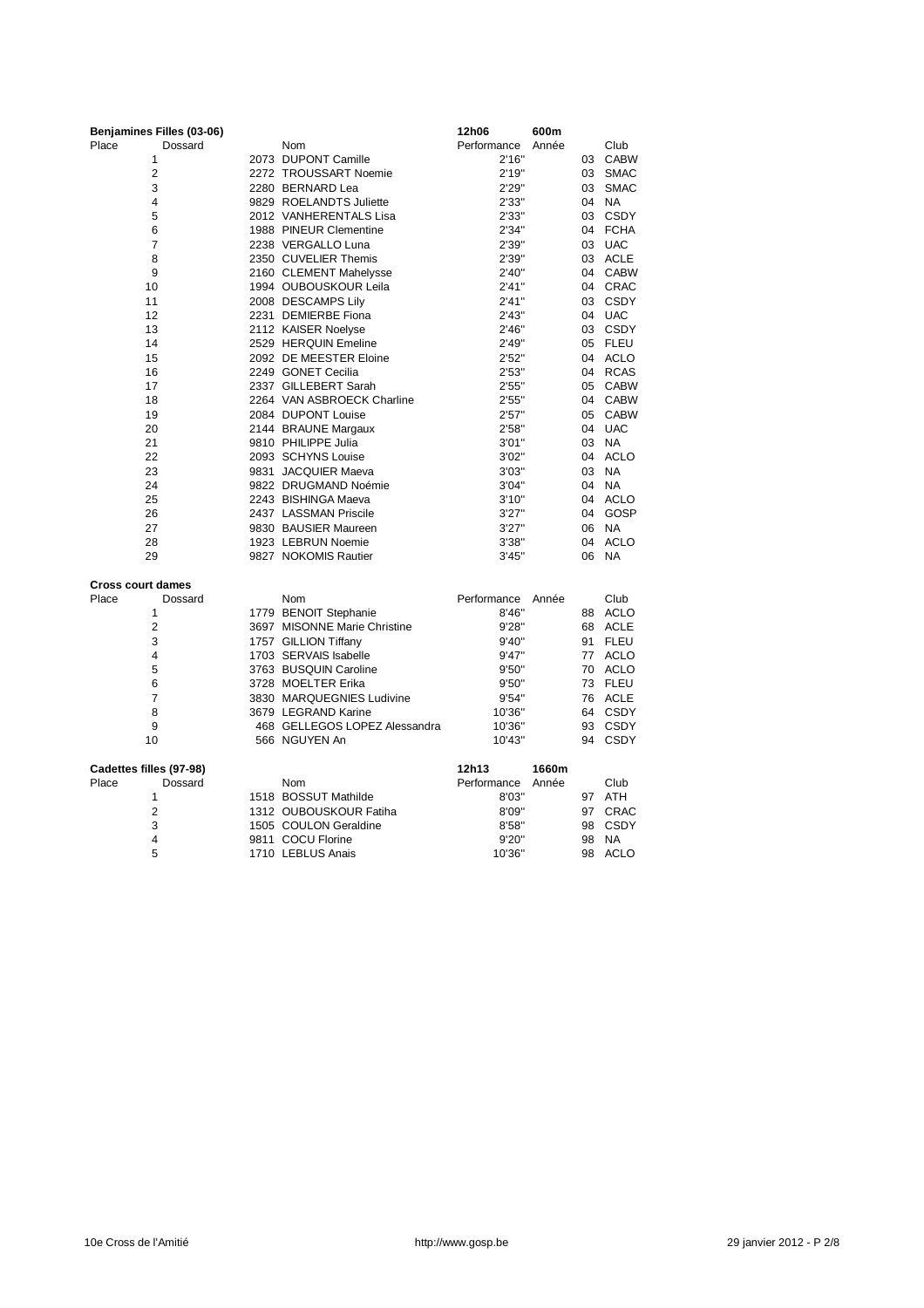| <b>Cross court messieurs</b> |                                          | 12h23                        | 2560m |    |             |
|------------------------------|------------------------------------------|------------------------------|-------|----|-------------|
| Place<br>Dossard             | Nom                                      | Performance                  | Année |    | Club        |
| 1                            | 2848 DEBJANI Ismael                      | 9'29"                        |       | 90 | <b>CABW</b> |
| $\overline{2}$               | 2580 GUIDO Giianni                       | 9'38"                        |       | 85 | FLEU        |
| 3                            | 2721 MAZI Remi                           | 9'40"                        |       | 88 | <b>CSF</b>  |
| 4                            | 2581 COLONVAL Nicolas                    | 9'44"                        |       |    | 86 FLEU     |
| 5                            | 2847 THONNART Julien                     | 9'52"                        |       | 78 | <b>CABW</b> |
| 6                            | 802 BAZIN Mike                           | 10'00"                       |       | 93 | CRAC        |
| $\overline{7}$               | 6159 LACROIX Miguel                      | 10'19"                       |       |    | 72 ACLO     |
| 8                            | 748 KASSA Mohammed*                      | 10'23"                       |       | 93 | CRAC        |
| 9                            | 2485 SOUDANT Nicolas                     | 10'25"                       |       | 92 | OSGA        |
| 10                           | 9821 COLON Gaylord                       | 10'33"                       |       | 95 | <b>NA</b>   |
| 11                           | 9823 HALILI Getoor                       | 10'47"                       |       | 90 | <b>NA</b>   |
| 12                           | 2633 FORMULE Thibaut                     | 10'50"                       |       | 86 | <b>ACLO</b> |
| 13                           | 9802 TORRES LAGOS Mauricio               | 11'10"                       |       | 74 | <b>NA</b>   |
| 14                           | 9806 WERHERT Brandon                     | 11'20"                       |       | 84 | <b>NA</b>   |
| 15                           | 2562 SCARNIERE Christel                  | 11'29"                       |       | 77 | <b>UAC</b>  |
| 16                           | 2506 LAHAYE Jean Guillaume               | 11'31"                       |       | 87 | <b>CSDY</b> |
| 17                           | 2935 DEBJANI Bilal                       | 11'33"                       |       | 86 | CRAC        |
| 18                           | 9801 ZAVALA Jose                         | 11'34"                       |       | 00 | NA          |
| 19                           | 6269 LAMBERT Carl                        | 11'40"                       |       | 63 | <b>CSDY</b> |
| 20                           | 9838 FALYZE Emile                        | 11'43"                       |       | 70 | <b>NA</b>   |
| 21                           | 9840 WIECZOR Kevin                       | 11'52"                       |       | 86 | <b>NA</b>   |
|                              |                                          |                              |       |    | <b>AZW</b>  |
| 22                           | 4615 Braems Patrick                      | 12'05"                       |       | 59 |             |
| 23                           | 2851 CLAUDE Julien<br>6327 GOBERT Benoit | 12'14"                       |       | 83 | <b>UAC</b>  |
| 24                           |                                          | 12'15"                       |       | 67 | <b>UAC</b>  |
| 25                           | 671 JEAN Jerome                          |                              |       | 94 | FLEU        |
| 26                           | 6221 POULAIN Stephane                    |                              |       | 75 | ACLO        |
| 27                           | 9820 MUYLE Simon                         |                              |       | 82 | <b>NA</b>   |
| 28                           | 6383 BERTRAND Michel                     | 13'31"                       |       | 60 | CRAC        |
| 29                           | 9828 VAN THIELEN Anthony                 | 13'47"                       |       | 92 | <b>NA</b>   |
| 30                           | 2941 VERMEULEN Nicolas                   | 14'11"                       |       | 83 | <b>FLEU</b> |
| 31                           | 6661 STIL Eddy                           | 14'43"                       |       | 61 | <b>UAC</b>  |
| 32                           | 2782 D ANDREA Silvain                    | 15'00"                       |       | 84 | <b>UAC</b>  |
| 33                           | 6659 VERMOESEN Patrick                   | 15'49"                       |       | 70 | ACLE        |
| 34                           | 6485 DEBOUCK Yves                        | 16'51"                       |       | 60 | <b>UAC</b>  |
| 35                           | 6328 LEONARD Francis                     | 16'52"                       |       | 54 | <b>UAC</b>  |
|                              |                                          |                              |       |    |             |
| Scolaires filles (95-96)     |                                          | 12h36                        | 2560m |    |             |
| Place<br>Dossard             | Nom                                      | Performance*                 | Année |    | Club        |
| 1                            | 2910 VAN DEN ABEELE Elodie               | 11'27"                       |       | 96 | ACLO        |
| $\overline{2}$               | 2847 OUBOUSKOUR Aicha                    | 11'54"                       |       | 95 | CRAC        |
| 3                            | 2856 VANDEN BULCKE Lisa                  | 14'57"                       |       | 96 | <b>CSDY</b> |
| 4                            | 2909 ALLEYN Julie                        | 14'57"                       |       | 96 | ACLO        |
| 5                            | 2904 THEYS Chloe                         | 16'40"                       |       |    | 96 FLEU     |
|                              |                                          | * temps indicatifs           |       |    |             |
| Juniores dames (93-94)       |                                          | 12h36                        | 3760m |    |             |
| Place<br>Dossard             | Nom                                      | Performance* Année           |       |    | Club        |
|                              | 491 FORET Helene                         |                              |       |    |             |
| 1                            |                                          | 19'20'<br>* temps indicatifs |       |    | 94 CSDY     |
|                              |                                          |                              |       |    |             |
| Masters dames (76 et avant)  |                                          | 12h36                        | 3760m |    |             |
| Place<br>Dossard             | <b>Nom</b>                               | Performance* Année           |       |    | Club        |
| 1                            | 3774 HOUBART Cecile                      | 16'40"                       |       | 67 | <b>SMAC</b> |
| 2                            | 3726 KNOTT Fabienne                      | 16'59"                       |       | 69 | <b>FLEU</b> |
| 3                            | 3840 GUILLAUME Cecile                    | 17'05"                       |       | 67 | <b>UAC</b>  |
| 4                            | 3723 VANMAECKELBERGHE Anne               | 17'05"                       |       |    | 74 FLEU     |
| 5                            | 4077 PROVOOST Kathy                      | 18'11"                       |       | 76 | CAF         |
| 6                            | 3859 LERATE Vincianne                    | 18'56"                       |       | 67 | <b>CABW</b> |
| 7                            | 3828 ADANT France                        | 18'56"                       |       | 76 | <b>ACCO</b> |
| 8                            | 3663 GEVENOIS Marie Rose                 | 18'56"                       |       | 50 | <b>UAC</b>  |
| 9                            | 3841 VAN WERST Marie Claude              | 19'30"                       |       | 63 | <b>UAC</b>  |
| 10                           | 3680 STAS Pascale                        | 19'30"                       |       | 65 | <b>CSDY</b> |
| 11                           | 3852 CLIN Nathalie                       | 20'56"                       |       | 75 | <b>ACLO</b> |
| 12                           | 9812 LEVEQUE Sophie                      | 21'55"                       |       | 65 | <b>NA</b>   |
| 13                           | 3652 LELOIR Carine                       | 22'21"                       |       | 71 | ACLO        |
| 14                           | 3913 NANBRU Marie                        | 23'20"                       |       | 75 | ACLO        |
| 15                           | 3826 BOUDART Virginie                    | 23'20"                       |       | 75 | <b>CABW</b> |
| 16                           | 9834 BAURENT Fabienne                    | 23'40"                       |       | 71 | <b>NA</b>   |
| 17                           | 9861 DEBURE Chantal                      | 33'40"                       |       | 56 | <b>NA</b>   |
|                              |                                          | * temps indicatifs           |       |    |             |
|                              |                                          |                              |       |    |             |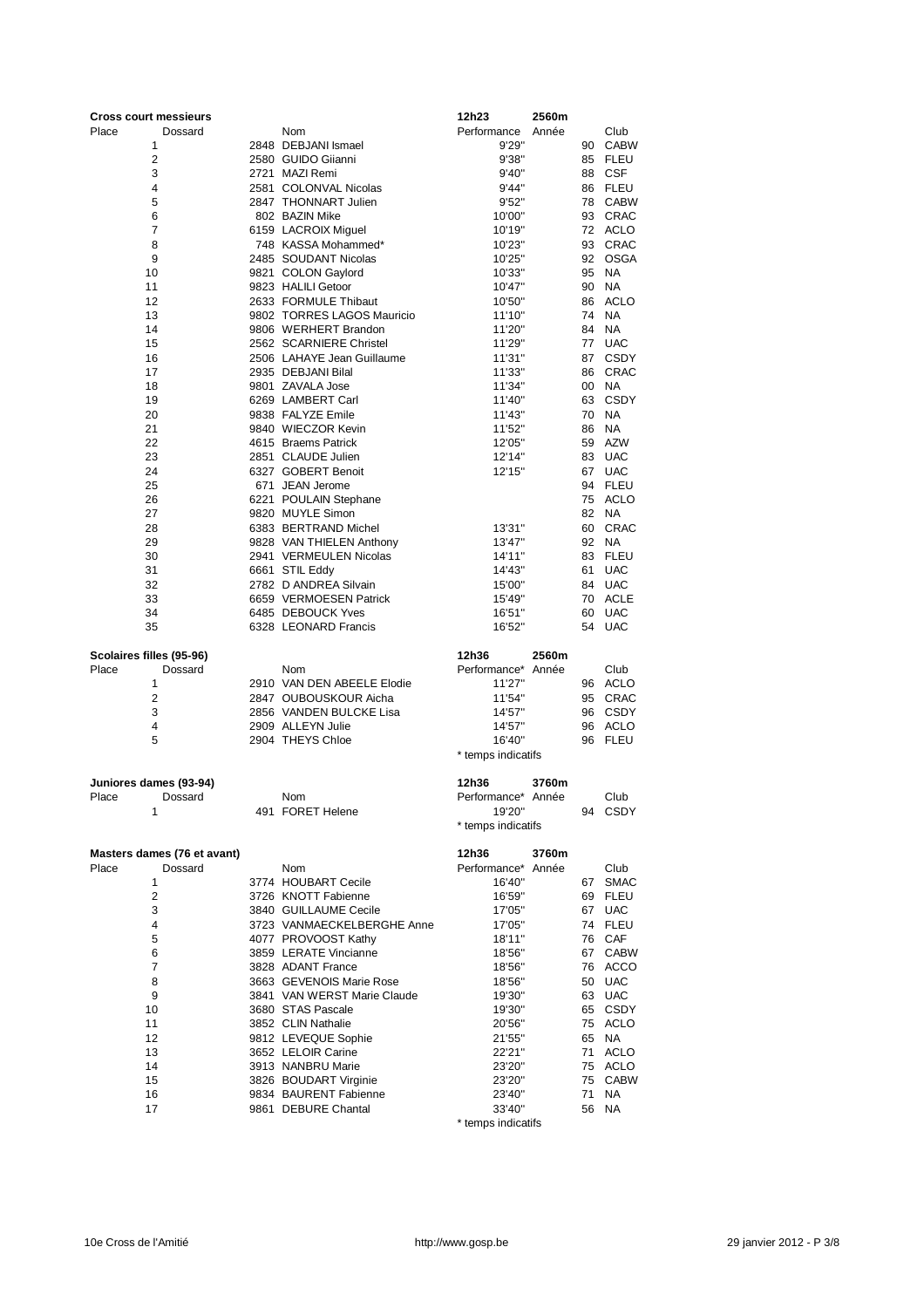|       | Seniores dames (77-92) |                        | 12h36              | 4960m |    |            |
|-------|------------------------|------------------------|--------------------|-------|----|------------|
| Place | Dossard                | Nom                    | Performance* Année |       |    | Club       |
|       |                        | 1789 SAUSSEZ Amelie    | 20'37"             |       | 88 | ACLO       |
|       | 2                      | 1850 SOENEN Virginie   | 22'21"             |       |    | 86 SMAC    |
|       | 3                      | 1823 STIL Julie        | 24'05"             |       | 87 | <b>UAC</b> |
|       | 4                      | 9835 PROVENZANO Sylvia | 25'04"             |       |    | 78 NA      |
|       |                        |                        | * temps indicatifs |       |    |            |
|       |                        |                        |                    |       |    |            |

| Pupilles garçons (01-02) |                           | 13h03       | 910m  |                 |             |
|--------------------------|---------------------------|-------------|-------|-----------------|-------------|
| Place<br>Dossard         | Nom                       | Performance | Année |                 | Club        |
| 1                        | 5379 SOLBREUX Antoine     | 3'34"       |       | 01              | <b>CABW</b> |
| $\overline{2}$           | 5501 HEROUFOSSE Baptiste  | 3'37''      |       | 02              | CSDY        |
| 3                        | 5695 KORTLEVEN Thibault   | 3'37''      |       | 01              | GOSP        |
| 4                        | 5779 JACQUIER Maxime      | 3'39"       |       | 01              | <b>ACLE</b> |
| 5                        | 6066 DINANT Charles       | 3'41''      |       | 01              | CSDY        |
| 6                        | 5826 KINDERMANS Lilian    | 3'42''      |       |                 | 02 CABW     |
| $\overline{7}$           | 5833 DESCHEEMAEKER Maxime | 3'46''      |       | 01              | CSDY        |
| 8                        | 5556 FRIPPIAT Baptiste    | 3'47''      |       | 01              | <b>SMAC</b> |
| 9                        | 6068 PONCELET Luca        | 3'48"       |       | 02              | <b>SMAC</b> |
| 10                       | 5666 HANSSENS Merlin      | 3'49"       |       | 01              | <b>CSDY</b> |
| 11                       | 5606 DEHOUT Floran        | 3'50"       |       | 01              | CRAC        |
| 12                       | 5496 DAMAN Arthur         | 3'52''      |       | 02              | CSDY        |
| 13                       | 9832 TONAIF Ramzy         | 3'54''      |       | 01              | <b>NA</b>   |
| 14                       | 5594 DELONGUEIL Mathieu   | 3'54''      |       | 01              | <b>UAC</b>  |
| 15                       | 5720 ZGAJEWSKI Emilien    | 3'55"       |       | 02              | <b>ACLO</b> |
| 16                       | 5469 MATHURIN Aurian      | 3'56"       |       | 02              | <b>UAC</b>  |
| 17                       | 5982 GHYOOT Natan         | 3'58''      |       | 01              | CSDY        |
| 18                       | 6172 FABRY Nicolas        | 4'04"       |       | 02              | <b>CRAC</b> |
| 19                       | 5955 LEONARD Maxime       | 4'06"       |       | 01              | CSDY        |
| 20                       | 5365 DE NEYS Maxime       | 4'07"       |       | 01              | <b>USBW</b> |
| 21                       | 5614 VERMYLEN Marius      | 4'08"       |       | 02              | <b>CABW</b> |
| 22                       | 5484 BARRAS Antoine       | 4'09"       |       |                 | 02 CSDY     |
| 23                       | 5837 CLAMAR PIRLOT Nathan | 4'12"       |       | 02              | <b>SMAC</b> |
| 24                       | 5780 WISEUR Oscar         | 4'14"       |       | 01              | <b>OSGA</b> |
| 25                       | 5596 DELCROIX Corentin    | 4'14"       |       | 02              | DS          |
| 26                       | 5956 LAURENT Theo         | 4'15"       |       | 02 <sup>2</sup> | CSDY        |
| 27                       | 5667 KAISER Amaury        | 4'16"       |       | 01              | <b>CSDY</b> |
| 28                       | 5447 DAMMAN Benjamin      | 4'17"       |       |                 | 02 CABW     |
| 29                       | 5776 VERMOESEN Maxime     | 4'18"       |       | 01              | <b>ACLE</b> |
| 30                       | 5853 MOMMAERTS Brandon    | 4'19"       |       | 02              | <b>UAC</b>  |
| 31                       | 5502 LEFEBURE Baptiste    | 4'19"       |       | 02              | CSDY        |
| 32                       | 5851 GOOSSENS Erwan       | 4'20"       |       |                 | 02 UAC      |
| 33                       | 5641 SCHYNS Hugo          | 4'21"       |       | 02              | ACLO        |
| 34                       | 5485 COLLE Loick          | 4'22"       |       |                 | 02 CSDY     |
| 35                       | 5489 GILLAIN Henri        | 4'23"       |       |                 | 02 CSDY     |
| 36                       | 5664 AL HADITHI Mazen     | 4'24"       |       |                 | 02 CSDY     |
| 37                       | 6084 DE BORMAN Eliott     | 4'25"       |       | 01              | CRAC        |
| 38                       | 9813 PHILIPPE Marius      | 4'26"       |       | 02 <sup>2</sup> | <b>NA</b>   |
| 39                       | 9837 FALIZE Tom           | 4'27"       |       | 02              | <b>NA</b>   |
| 40                       | 5488 EERTMANS Loic        | 4'27"       |       | 01              | <b>CSDY</b> |
| 41                       | 5850 FADEUR Diego         | 4'28"       |       | 01              | <b>UAC</b>  |
| 42                       | 5468 BACHUL Stefan        | 4'32"       |       | 02              | <b>UAC</b>  |
| 43                       | 5499 DUPUIS Alphonse      | 4'35"       |       | 02              | CSDY        |
| 44                       | 6135 COLLARD Loic         | 4'36"       |       | 01              | GOSP        |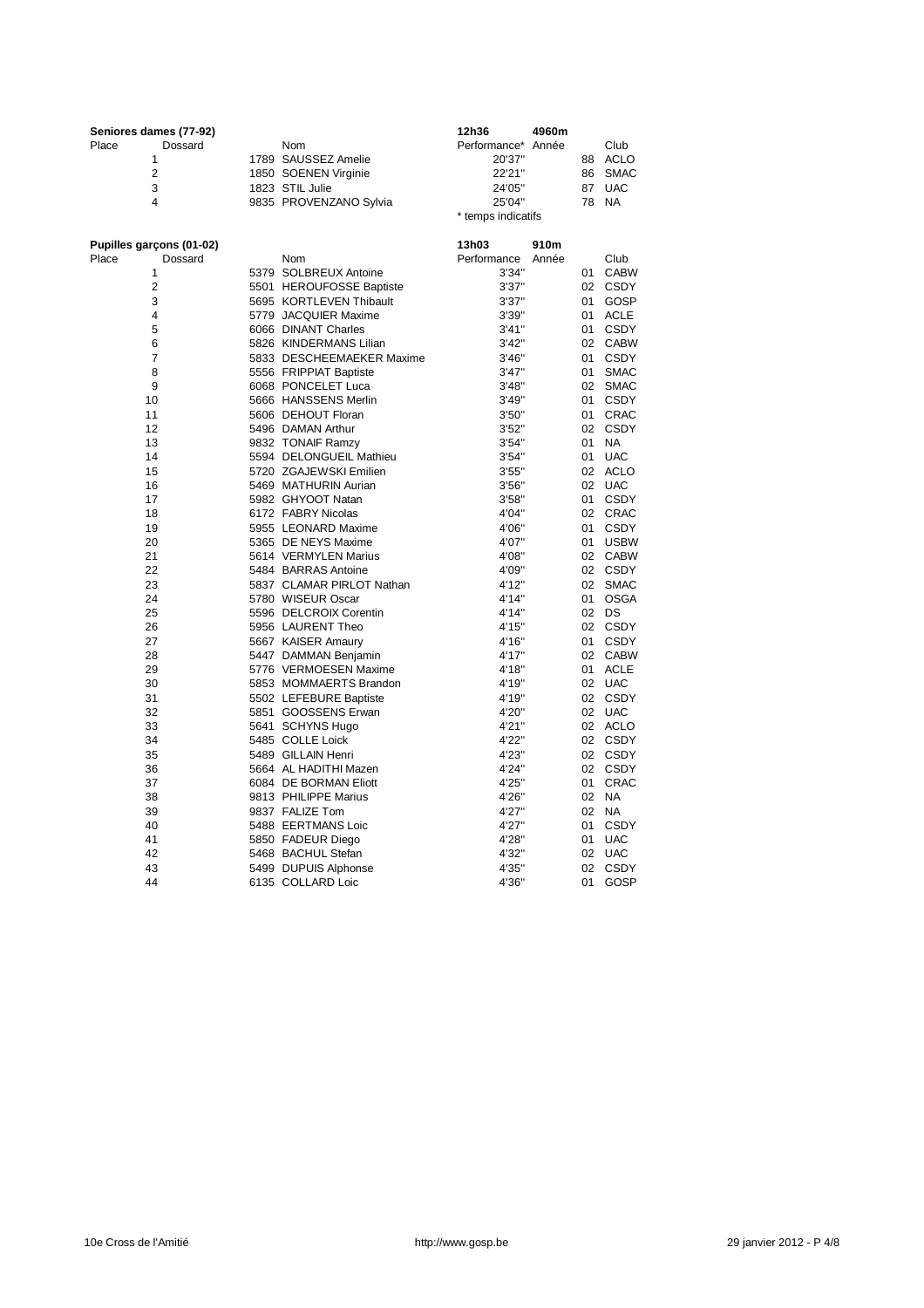| Pupilles filles (01-02) |                                              | 13h09          | 910m  |          |                           |
|-------------------------|----------------------------------------------|----------------|-------|----------|---------------------------|
| Place<br>Dossard        | Nom                                          | Performance    | Année |          | Club                      |
| 1                       | 5095 COSSEZ Perrine                          | 3'53"          |       | 02       | <b>OSGA</b>               |
| $\overline{2}$          | 5404 POPELIER Anastasia                      | 3'54"          |       |          | 02 CSDY                   |
| 3                       | 4809 BARET Elisabeth                         | 3'55"          |       |          | 01 UAC                    |
| 4                       | 4924 COSZACH Clemence                        | 3'59''         |       | 01       | <b>ACLO</b>               |
| 5                       | 4815 OUBOUSKOUR Samira                       | 4'00"          |       | 01       | CRAC                      |
| 6                       | 5324 SCHOEMAKER Liefde                       | 4'01"          |       |          | 02 OSGA                   |
| 7                       | 4798 FIRLA Elise                             | 4'01"          |       | 01       | <b>ACLO</b>               |
| 8                       | 4831 ETONGO EBOUE Maargaux                   | 4'06"          |       | 01       | <b>CSDY</b>               |
| 9                       | 4988 BERNARD Laura                           | 4'12"          |       | 01       | CSDY                      |
| 10                      | 5134 COULON Juliette                         | 4'13"          |       |          | 02 CSDY                   |
| 11                      | 4916 VANDEWOUWER Marie                       | 4'14"          |       |          | 02 ACLE                   |
| 12                      | 4744 LIMET Camille                           | 4'16"          |       | 02       | SMAC                      |
| 13                      | 4961 DE SCHAMPHELEER Cassie                  | 4'25"          |       |          | 02 ACLO                   |
| 14                      | 5357 KEMPENERS Alexandra<br>4889 JOOS Lena   | 4'26"          |       | 02       | <b>FLEU</b><br>02 UAC     |
| 15                      |                                              | 4'28"          |       |          |                           |
| 16<br>17                | 5166 VUERINCKX Julie<br>5323 LABIE Alizee    | 4'31"<br>4'33" |       | 01<br>01 | <b>UAC</b><br><b>OSGA</b> |
| 18                      | 4810 BLORE Alix                              | 4'35"          |       | 01       | <b>UAC</b>                |
| 19                      | 5265 VIART Faustine                          | 4'37"          |       | 02       | MOHA                      |
| 20                      | 4875 FERETTE Heloise                         | 4'39"          |       | 02       | <b>SMAC</b>               |
| 21                      | 5210 GERREBOS Lea                            | 4'42"          |       | 02       | <b>SMAC</b>               |
| 22                      | 9846 VAN KERCKHOVEN Aïda                     | 4'47"          |       |          | 02 NA                     |
| 23                      | 2472 BELJA Agnessa                           | 4'48"          |       | 03       | <b>UAC</b>                |
| 24                      | 4937 GILLES Margaux                          | 4'50"          |       |          | 02 CABW                   |
| 25                      | 4839 BALZA Tea                               | 5'03"          |       |          | 02 CSDY                   |
| 26                      | 4870 HANS Loise                              | 5'06"          |       | 01       | ACLE                      |
| 27                      | 5132 GILLEBERT Celia                         | 5'10''         |       |          | 02 CABW                   |
| 28                      | 5144 DAMAY Amandine                          | 5'28"          |       |          | 02 CRAC                   |
| 29                      | 5403 TORRES LAGOS Mylene                     | 6'31''         |       | 02       | GOSP                      |
| 30                      | 5106 HOCQ Selena                             | 6'40"          |       | 01       | <b>UAC</b>                |
|                         |                                              |                |       |          |                           |
| Minimes garçons (99-00) |                                              | 13h15          | 1660m |          |                           |
| Place<br>Dossard        | <b>Nom</b>                                   | Performance    | Année |          | Club                      |
| 1                       | 8958 VAN VUCHELEN Tom                        | 6'38''         |       | 99       | ARCH                      |
| $\overline{2}$          | 8392 DELESPESSE Simon                        | 6'38"          |       | 99       | <b>CSDY</b>               |
| 3                       | 8603 ZGAJEWSKI Mederic                       | 6'43"          |       | 99       | <b>ACLO</b>               |
| 4                       | 8497 HERMANS Kylian                          | 6'55"          |       | 00       | <b>USTA</b>               |
| 5                       | 8966 HOSTENS Gregoire                        | 6'56"          |       | 00       | USTA                      |
| 6                       | 8329 FOULON Aymeric                          | 7'09"          |       | 99       | <b>ACLO</b>               |
| 7                       | 8993 NOVAK Adrien                            | 7'09"          |       | 00       | <b>FLEU</b>               |
| 8                       | 8347 MATHURIN Ronan                          | 7'14"          |       | 00       | <b>UAC</b>                |
| 9                       | 8561 SEILLER Robin                           | 7'18"          |       | 00       | <b>SMAC</b>               |
| 10                      | 8870 CERAMI Manuel                           | 7'18"          |       | 99       | <b>CRAC</b>               |
| 11                      | 8662 THIRAN Rodrigue                         | 7'27''         |       | 99       | <b>ATH</b>                |
| 12                      | 8836 POURCHAUX Alexis                        | 7'31''         |       | 00       | <b>CRAC</b>               |
| 13                      | 8953 PETIT Lancelot                          | 7'31''         |       | 99       | <b>UAC</b>                |
| 14                      | 8375 COLLE Florian                           | 7'32"          |       | 99       | <b>CSDY</b>               |
| 15                      | 8858 MICHEL Justin                           | 7'36''         |       |          | 00 ACTE                   |
| 16                      | 8381 DESCAMPS Victor                         | 7'36"          |       |          | 99 CSDY                   |
| 17                      | 8602 ZGAJEWSKI Corentin                      | 7'39"          |       | 00       | ACLO                      |
| 18                      | 8380 DELVOIE Basile                          | 7'39"          |       | 00       | CSDY                      |
| 19                      | 8955 TASIAUX Quentin                         | 7'40"          |       | 99       | <b>UAC</b>                |
| 20                      | 8378 DE QUIRINI Pierre                       | 7'41''         |       | 00       | <b>CSDY</b>               |
| 21                      | 8567 ROCHET Baptiste                         | 7'43"          |       | 00       | <b>ACTE</b>               |
| 22                      | 8361 DANCKAERT Guilluame                     | 7'49"          |       | 00       | ACTE                      |
| 23                      | 8487 SCHAECK Emilien                         | 7'50"          |       | 00       | <b>FLEU</b>               |
| 24<br>25                | 8855 RYCHLIK Julien<br>8391 VERMEULEN Lucien | 7'53"          |       | 00<br>99 | ACLO                      |
|                         | 8582 BRAUNE Thomas                           | 7'56"          |       |          | <b>CSDY</b><br><b>UAC</b> |
| 26<br>27                | 8382 DESCAMPS Gaspard                        | 7'59"<br>7'59" |       | 00<br>99 | <b>CSDY</b>               |
| 28                      | 8969 ROUSSEAU Antoine                        | 8'00"          |       | 00       | <b>FLEU</b>               |
| 29                      | 8281 CAMPERS Lambert                         | 8'00"          |       | 99       | <b>SMAC</b>               |
| 30                      | 8696 HEVESI Attila                           | 8'01"          |       | 00       | <b>SMAC</b>               |
| 31                      | 8505 FAUCONNIER Arthur                       | 8'01"          |       | 00       | ONH                       |
| 32                      | 8719 BOUCHAT Alexandre                       | 8'02"          |       | 00       | <b>FLEU</b>               |
| 33                      | 8374 BERNARD Audric                          | 8'05"          |       | 99       | <b>CSDY</b>               |
| 34                      | 8387 LEONARD Louis                           | 8'05"          |       | 00       | <b>CSDY</b>               |
| 35                      | 8539 DELPLANCQ Emilien                       | 8'05"          |       | 99       | DS                        |
| 36                      | 8700 GHISLAIN Sebastien                      | 8'06"          |       | 00       | <b>SMAC</b>               |
| 37                      | 8379 DE QUIRINI Antoine                      | 8'06"          |       | 00       | <b>CSDY</b>               |
| 38                      | 8755 LANGLET Antoine                         | 8'06"          |       | 00       | <b>ACLO</b>               |
| 39                      | 8970 NOEL Justin                             | 8'07"          |       | 00       | <b>ACTE</b>               |
| 40                      | 8359 WILDERIANE Maxime                       | 8'07"          |       | 99       | <b>ACTE</b>               |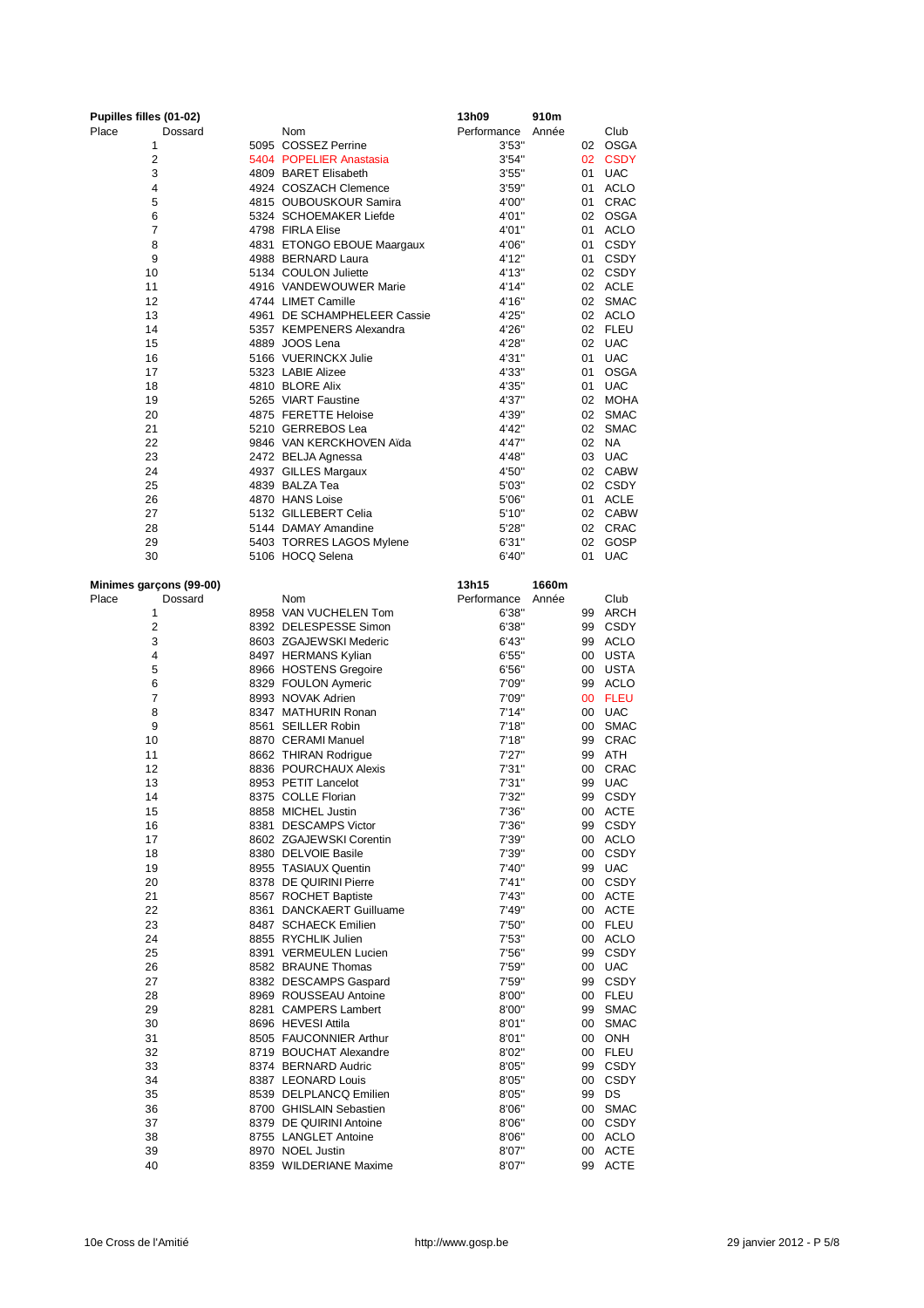|       | Minimes filles (99-00) |                              | 13h23       | 1360m |         |             |
|-------|------------------------|------------------------------|-------------|-------|---------|-------------|
| Place | Dossard                | <b>Nom</b>                   | Performance | Année |         | Club        |
|       | 1                      | 7460 DE BIE Charlotte        | 5'41''      |       | 99      | <b>SMAC</b> |
|       | $\overline{c}$         | 7597 HAMELAT Kenza           | 5'50"       |       | 00      | <b>CRAC</b> |
|       | 3                      | 7233 PIRSON Camille          | 5'54"       |       | 99      | <b>SMAC</b> |
|       | 4                      | 7295 OUBOUSKOUR Oumaima      | 5'55"       |       | 99      | CRAC        |
|       | 5                      | 7367 NOLF Clemence           | 5'56"       |       | 00      | <b>SMAC</b> |
|       | 6                      | 7312 DESCAMPS Emma           | 6'01"       |       | 00      | CSDY        |
|       | $\overline{7}$         | 7377 DE BLED Kassandra       | 6'16''      |       | 00      | ATH         |
|       | 8                      | 7423 COPPENS Marine          | 6'18"       |       | 99      | <b>CSDY</b> |
|       | 9                      | 7458 SEILLER Marine          | 6'24"       |       | 99      | <b>SMAC</b> |
|       | 10                     | 7321 ROELANDTS Manon         | 6'27''      |       | 00      | CSDY        |
|       | 11                     | 7234 HALLET Maureen          | 6'37''      |       | 00      | <b>SMAC</b> |
|       | 12                     | 7315 GAUTIER Celine          | 6'58"       |       | 99      | CSDY        |
|       | 13                     | 7407 VAN DEN ABEELE Laure    | 6'59"       |       | 00      | ACLO        |
|       | 14                     | 9814 PHILIPPE Danaé          | 7'02"       |       | 00      | <b>NA</b>   |
|       | 15                     | 7510 ZGAJEWSKI Charline      | 7'03"       |       | 00      | <b>ACLO</b> |
|       | 16                     | 7585 DEBIERE Romane          | 7'04"       |       | 00      | <b>CABW</b> |
|       | 17                     | 7402 HERQUIN Aurelie         | 7'08"       |       | 00      | <b>FLEU</b> |
|       | 18                     | 7406 DUFRANE Fanny           | 7'27''      |       | 00      | <b>ACLO</b> |
|       | 19                     | 7647 JORIS Alexandra         | 7'33"       |       | 00      | GOSP        |
|       | 20                     | 7723 VANDENAMEELE Maritie    | 7'35''      |       | 99      | <b>UAC</b>  |
|       | 21                     | 7435 DE SCHAMPHELEER Tiffany | 7'37''      |       | 00      | <b>ACLO</b> |
|       | 22                     | 7600 GHISLAIN Sophie         | 7'43''      |       | 99      | <b>UAC</b>  |
|       | 23                     | 7291 BACHUL Ewa              | 7'44"       |       | 99      | <b>UAC</b>  |
|       | 24                     | 7422 GILLES Sophie           | 8'00"       |       | $00 \,$ | <b>CABW</b> |
|       | 25                     | 7500 CLEMENT Oceane          | 8'31"       |       | 99      | <b>CABW</b> |
|       | 26                     | 7218 VAN AERSCHOT Lea        | 8'46"       |       | 00      | GOSP        |
|       |                        |                              |             |       |         |             |

|       | Juniors messieurs (93-94) |                      | 13h31       | 6760m |    |           |
|-------|---------------------------|----------------------|-------------|-------|----|-----------|
| Place | Dossard                   | Nom                  | Performance | Année |    | Club      |
|       |                           | 9808 GILLAIN Michael | Sans temps  |       | 93 | <b>NA</b> |
|       |                           | 824 LEJUSTE Tom      | 32'28"      |       |    | 93 ATH    |
|       | 3                         | 9854 DELMAY Alexis   | 37'17''     |       |    | 93 NA     |
| 4     |                           | 9815 RUSTIN Francois | 37'41''     |       |    | 94 NA     |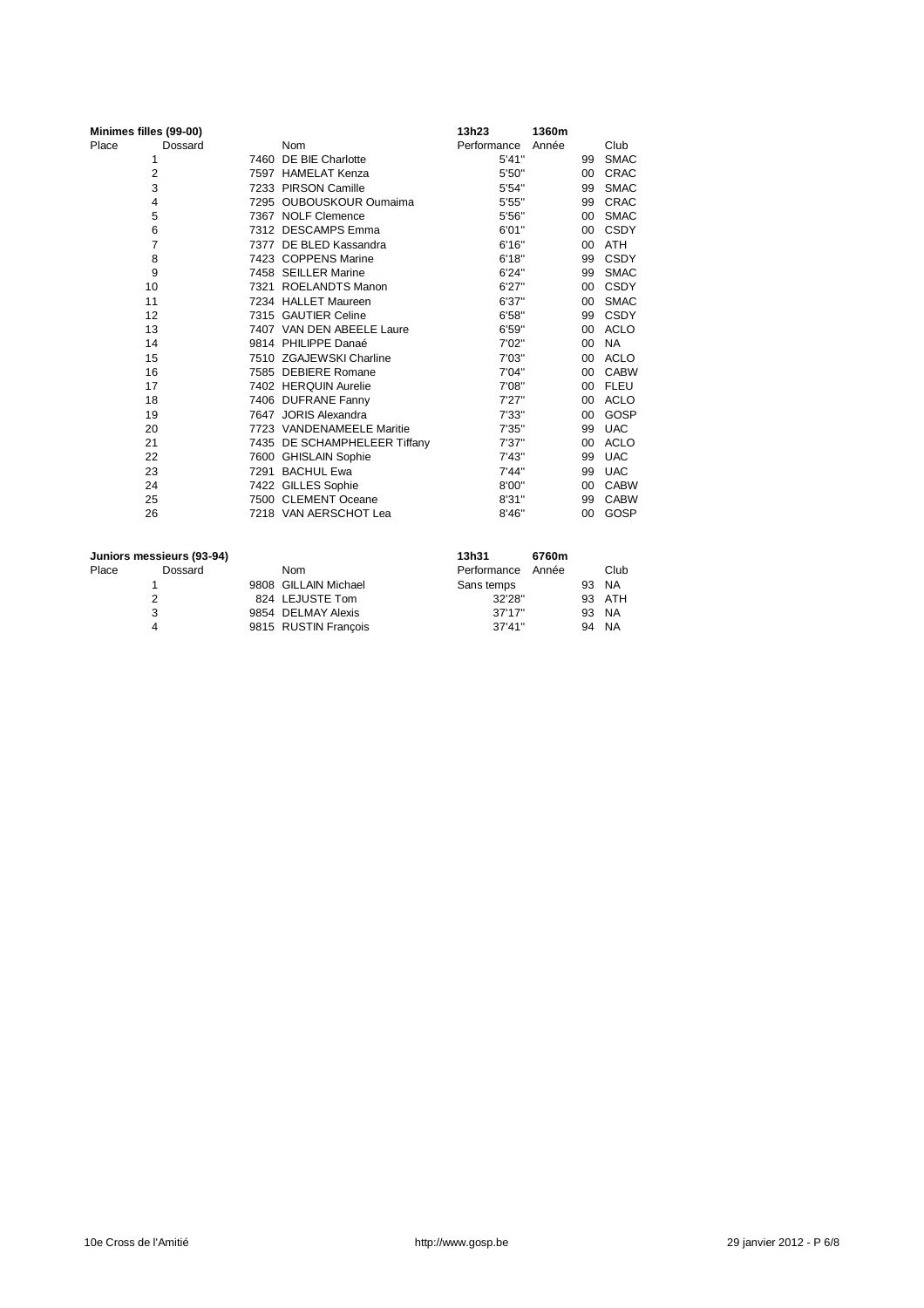| Masters messieurs (76 et avant) |                               | 13h31       | 6760m |             |
|---------------------------------|-------------------------------|-------------|-------|-------------|
| Place<br>Dossard                | Nom                           | Performance | Année | Club        |
| 1                               | 9845 NEMETH Christian         | 25'33"      | 71    | <b>NA</b>   |
| 2                               | 6446 VANDERBECK Yves          | 25'46"      | 68    | <b>RIWA</b> |
| 3                               | 6382 VAN DEN ABEELE Sebastian | 25'50"      | 70    | ACLO        |
| 4                               | 6248 OUBOUSKOUR Brahim        | 26'22"      | 70    | <b>CRAC</b> |
| 5                               | 9852 LEBON Frédéric           | 26'50"      | 74    | <b>NA</b>   |
| 6                               | 6234 CONIGLIO Lorenzo         | 27'26"      | 71    | <b>UAC</b>  |
| 7                               | 9855 DUTRIFOY Alexandre       | 27'38"      | 73    | <b>NA</b>   |
| 8                               | 6675 SCIEUR Francis           | 28'02"      | 62    | <b>UAC</b>  |
| 9                               | 9859 COGNIAUX Thierry         | 28'05"      | 69    | <b>NA</b>   |
| 10                              | 6369 DARDENNE Bertrand        | 28'12"      | 74    | <b>FLEU</b> |
| 11                              | 3548 Naert Frank              | 28'41"      | 65    | HCO         |
| 12                              | 6253 RIVEZ Pierre             | 28'54"      | 57    | <b>ACTE</b> |
| 13                              | 9862 COVOLAN Sergio           | 28'59"      | 62    | <b>NA</b>   |
| 14                              | 9856 GOUVERNEUR Benoit        | 29'03"      | 73    | <b>NA</b>   |
| 15                              | 6236 FILEE Eric               | 29'28"      | 60    | <b>UAC</b>  |
| 16                              | 6665 LINDEKENS Andre          | 29'33"      | 71    | <b>FLEU</b> |
| 17                              | 9825 DEBIRE Johan             | 29'50"      | 69    | <b>NA</b>   |
| 18                              | 6574 BRUNEBARBE Joel          | 29'57"      | 71    | <b>ACCO</b> |
| 19                              | 6668 CADO Paul                | 30'00"      | 60    | FLEU        |
| 20                              | 6162 VANDENABEELE Alain       | 30'09"      | 63    | ACLO        |
| 21                              | 6325 DALEBROUX Vincent        | 30'27"      |       | 67 UAC      |
| 22                              | 6667 KEMPENEERS Pascal        | 30'42"      | 70    | <b>FLEU</b> |
| 23                              | 6697 GUTIERREZ RAYA Manuel    | 30'44"      | 75    | <b>UAC</b>  |
| 24                              | 6271 SAVARY Yves              | 30'50"      | 61    | <b>CSDY</b> |
| 25                              | 6867 HARDENNE Andre           | 30'52"      | 65    | <b>FLEU</b> |
| 26                              | 6609 MADONIA Bruno            | 31'04"      | 75    | <b>ACLO</b> |
| 27                              | 9850 HOUYOUX Jean-Pierre      | 31'08"      | 72    | <b>NA</b>   |
| 28                              | 9857 RAMI Saïd                | 31'16"      | 72    | <b>NA</b>   |
| 29                              | 6584 EMOND Gilles             | 31'19"      |       | 62 CSDY     |
| 30                              | 6449 ROMBAUX Marc             | 31'25"      | 60    | CSDY        |
| 31                              | 6571 MAGIS Bernard            | 31'28"      | 50    | ACCO        |
| 32                              | 9803 LOUIS Marc Antoine       | 31'52"      | 70    | NA          |
| 33                              | 6403 ZEGGERS Guy              | 32'16"      | 54    | <b>ONH</b>  |
| 34                              | 9853 DELMAY Daniel            | 32'22"      | 67    | <b>NA</b>   |
| 35                              | 6810 MAILIER Christian        | 32'34"      | 56    | <b>CRAC</b> |
| 36                              | 9858 TOMASSETTI Yohan         | 33'02"      | 74    | <b>NA</b>   |
| 37                              | 6378 HERQUIN Claudy           | 33'06"      | 69    | <b>FLEU</b> |
| 38                              | 9844 LOTERMAN Stephane        | 33'07"      | 74    | <b>NA</b>   |
| 39                              | 9843 FRESCA Luidgi            | 33'36"      | 53    | <b>NA</b>   |
| 40                              | 6390 KINDERMANS Jean Pierre   | 33'39"      | 63    | <b>CABW</b> |
| 41                              | 6235 FERAUCHE Jean Marie      | 33'41"      | 49    | <b>UAC</b>  |
| 42                              | 6594 DUTRIFOY Jean Baptiste   | 33'47"      | 76    | <b>UAC</b>  |
| 43                              | 9847 JUGNON Michel            | 34'06"      | 60    | <b>NA</b>   |
| 44                              | 9805 CIRELLI Mario            | 34'08"      | 52    | <b>NA</b>   |
| 45                              | 6275 EERTMANS Nicolas         | 34'15"      | 71    | <b>CSDY</b> |
| 46                              | 4615 Braems Patrick           | 34'37"      | 59    | <b>AZW</b>  |
| 47                              | 6622 TRGO Alain               | 34'40"      | 63    | <b>CABW</b> |
| 48                              | 7038 PICCINNI Giuseppe*       | 34'48'      |       | 62 CRAC     |
| 49                              | 6421 BERTRAND Philippe        | 35'07"      |       | 66 CSDY     |
| 50                              | 6572 GINESTRELLI William      | 35'36"      | 56    | <b>ACCO</b> |
| 51                              | 9804 ROSSI Tino               | 36'12"      | 60    | NA          |
| 52                              | 6633 BOTTEMANE Dominique      | 36'41"      | 61    | EAH         |
| 53                              | 9836 SESTITIO Josef           | 36'45"      | 66    | <b>NA</b>   |
| 54                              | 6380 PARY Alain               | 36'54"      | 61    | <b>ACLO</b> |
| 55                              | 6201 BOVY Daniel              | 37'07"      | 46    | <b>CABW</b> |
| 56                              | 9860 CARLIER Franz            | 38'44"      | 45    | NA          |
| 57                              | 9842 COMAN DINI Luciano       | Sans temps  | 56    | NA          |
| 58                              | 9818 RUSTIN Jean-Jacques      | Sans temps  | 64    | ΝA          |
|                                 |                               |             |       |             |